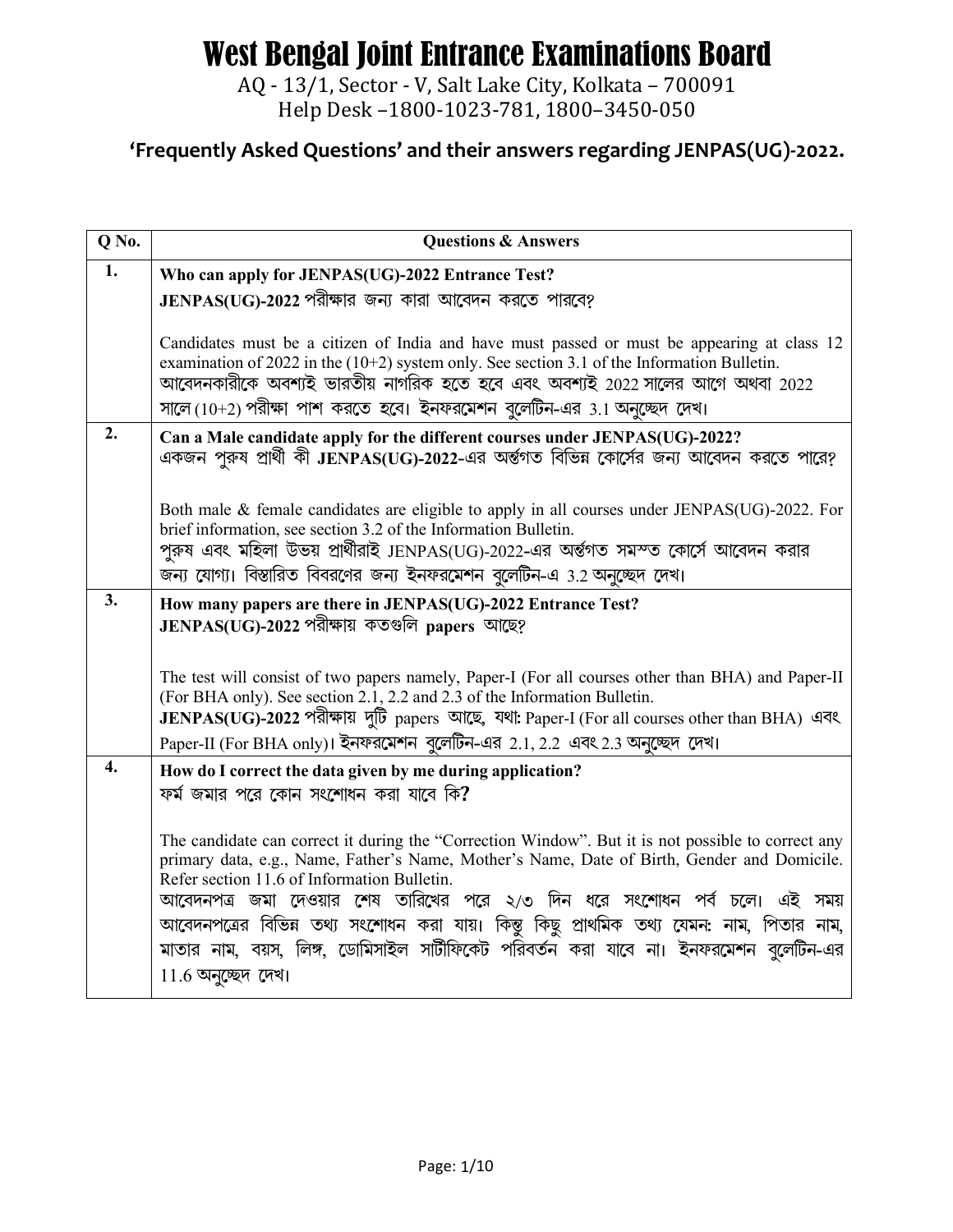AQ - 13/1, Sector - V, Salt Lake City, Kolkata - 700091 Help Desk -1800-1023-781, 1800-3450-050

| 5. | My application number was not sent to my mobile number; what should I do?                                                                                                                                                                                                                                                                                                                                                                                 |
|----|-----------------------------------------------------------------------------------------------------------------------------------------------------------------------------------------------------------------------------------------------------------------------------------------------------------------------------------------------------------------------------------------------------------------------------------------------------------|
|    | যদি আমার মোবাইল-এ ভর্তি পরীক্ষার আবেদনপত্রের নম্বর না আসে তবে কী করা উচিত?                                                                                                                                                                                                                                                                                                                                                                                |
|    | Candidate must have a valid mobile number and he must have the mobile in hand during form fill<br>up. Also, the network connection should be good, so that the SMS is not missed. Further you<br>should contact the Help Desk.<br>আবেদন প্রার্থীর অবশ্যই নিজস্ব মোবাইল সঙ্গে নিয়ে আবেদন পত্র পূরণ করতে হবে এবং নিরবিচ্ছিন্ন<br>ইন্টারনেট পরিষেবা থাকতে হবে। তাহা হইলেই আবেদনপত্রের নম্বর SMS মারফত পাওয়া যাবে।<br>উপরন্তু Help Desk-এ যোগাযোগ করতে পার। |
| 6. | What do I do if I forget my password?                                                                                                                                                                                                                                                                                                                                                                                                                     |
|    | পাসওয়ার্ড ভুলে গেলে কী করতে হবে?                                                                                                                                                                                                                                                                                                                                                                                                                         |
|    | Use "Forgot Password" link. There is no other method available.                                                                                                                                                                                                                                                                                                                                                                                           |
|    | "Forgot Password" লিংষ্ক ব্যবহার করতে হবে। অন্য উপায় নেই।                                                                                                                                                                                                                                                                                                                                                                                                |
| 7. | What do I do if I forget my application number?                                                                                                                                                                                                                                                                                                                                                                                                           |
|    | আপ্লিকেশন নাম্বার ভুলে গেলে করনীয় কী?                                                                                                                                                                                                                                                                                                                                                                                                                    |
|    | Use "Forgot Application No." link. There is no other method available.                                                                                                                                                                                                                                                                                                                                                                                    |
|    | "Forgot Application No." লিংষ্ক ব্যবহার করতে হবে। অন্য উপায় নেই।                                                                                                                                                                                                                                                                                                                                                                                         |
| 8. | What are the eligibility criteria for getting General Merit Rank (GMR) and BHA Merit Rank                                                                                                                                                                                                                                                                                                                                                                 |
|    | (BMR) of JENPAS(UG)-2022 Entrance Test?<br>JENPAS(UG)-2022 এন্ট্রান্স পরীক্ষায় General Merit Rank (GMR) এবং BHA Merit Rank                                                                                                                                                                                                                                                                                                                               |
|    | (BMR) পাওয়ার জন্য কী কী যোগ্যতা থাকা প্রয়োজন?                                                                                                                                                                                                                                                                                                                                                                                                           |
|    |                                                                                                                                                                                                                                                                                                                                                                                                                                                           |
|    | Those candidates, who are appearing in both paper-I (For all courses other than BHA) and paper-II<br>(For BHA only) are eligible for both General Merit Rank (GMR) as well as BHA Merit Rank<br>(BMR). For those candidates, who are only appearing in paper-I are eligible for GMR only and<br>those who are only appearing in paper-II are eligible for BMR rank only. For more information, see<br>section 2.2 of the Information Bulletin.            |
|    | যে সমস্ত প্রার্থীরা paper-I (For all courses other than BHA) এবং paper-II (For BHA only) উভয়                                                                                                                                                                                                                                                                                                                                                             |
|    | পরীক্ষায় উপস্থিত থাকবে, তারা General Merit Rank (GMR) এবং BHA Merit Rank (BMR) উভয়<br>র্য়াঙ্ক পাওয়ার যোগ্য। কিন্তু যে সমস্ত প্রার্থীরা কেবলমাত্র <sub>paper-</sub> ্য পরীক্ষায় উপস্থিত থাকবে তারা                                                                                                                                                                                                                                                    |
|    | কেবলমাত্র GMR র্যাঙ্ক পাওয়ার যোগ্য এবং যে সমস্ত প্রার্থীরা কেবলমাত্র <sub>paper-II</sub> পরীক্ষায় উপস্থিত                                                                                                                                                                                                                                                                                                                                               |
|    | থাকবে তারা কেবলমাত্র BMR র্যাঙ্ক পাওয়ার যোগ্য। ইনফরমেশন বুলেটিন-এর 2.2 অনুচ্ছেদ দেখ।                                                                                                                                                                                                                                                                                                                                                                     |
| 9. | What will be the pattern of question papers for JENPAS(UG)-2022 examination?<br>JENPAS(UG)-2022 এর ভর্তি পরীক্ষার প্রশ্নবের ধরন কী হবে?                                                                                                                                                                                                                                                                                                                   |
|    | See section 2.3 of the Information Bulletin.                                                                                                                                                                                                                                                                                                                                                                                                              |
|    | ইনফরমেশন বুলেটিন-এর 2.3 অনুচ্ছেদ দেখ।                                                                                                                                                                                                                                                                                                                                                                                                                     |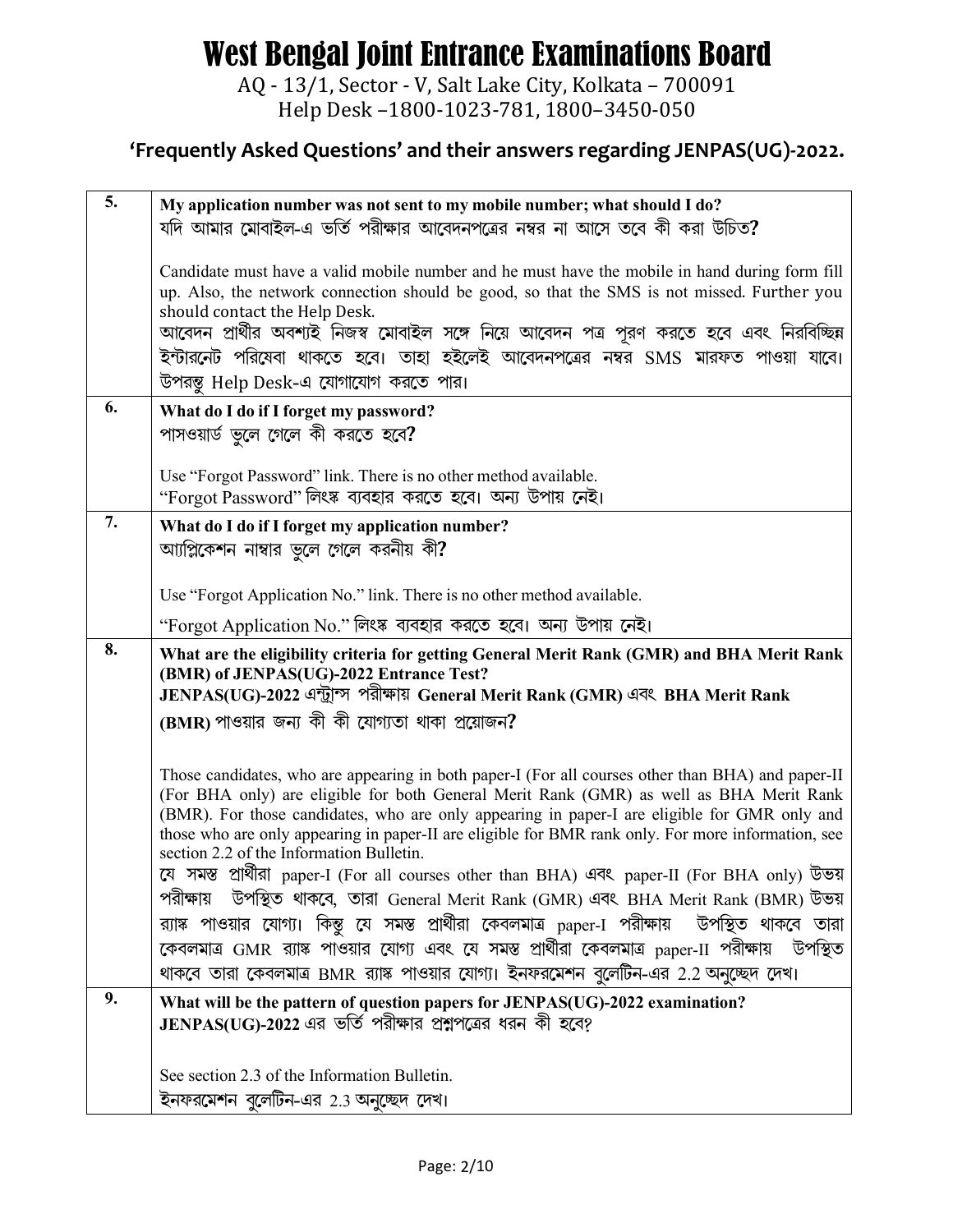AQ - 13/1, Sector - V, Salt Lake City, Kolkata – 700091 Help Desk –1800-1023-781, 1800–3450-050

| 10. | What is the syllabus for JENPAS(UG)-2022?<br>JENPAS(UG)-2022 এর সিলেবাস কী?                                                                                                                                                                                                                                                                                                                                                                                                                                                                                                                                                                                                       |
|-----|-----------------------------------------------------------------------------------------------------------------------------------------------------------------------------------------------------------------------------------------------------------------------------------------------------------------------------------------------------------------------------------------------------------------------------------------------------------------------------------------------------------------------------------------------------------------------------------------------------------------------------------------------------------------------------------|
|     | The syllabus for admission test of JENPAS(UG)-2022 is given in the section 2.4 of the Information<br>Bulletin.<br>JENPAS(UG)-2022 এর ভর্তি পরীক্ষার সিলেবাস ইনফরমেশন বুলেটিনের-এর 2.4 অনুচ্ছেদে উল্লেখ<br>আছে।                                                                                                                                                                                                                                                                                                                                                                                                                                                                    |
| 11. | What is the minimum and maximum age requirement?<br>আবেদনকারীর সর্ব্বোচ্চ ও সর্বনিয় বয়স সীমা কত?                                                                                                                                                                                                                                                                                                                                                                                                                                                                                                                                                                                |
|     | The lower age limit is 17 years as on 31.12.2022. For Nursing course upper age limit is 35 and for<br>BMLT, CCT, OTT, PT, PA, BHA, MMB Courses upper age limit is 40 as on 31.12.2022.<br>However, for admission to BPT Course there is no upper age limit. See section 3.1 and 3.2 of the<br>Information Bulletin.<br>আবেদনকারীকে 31.12.2022 -তারিখে সর্বনিম্ন বয়স সীমা 17 বছর হতে হবে। Nursing কোর্সের জন্য<br>$31.12.2022$ -তারিখে সর্ব্বোচ্চ বয়স সীমা 35 বছর এবং BMLT, CCT, OTT, PT, PA, BHA, MMB<br>কোর্সের জন্য 31.12.2022-তারিখে সর্ব্বোচ্চ বয়স সীমা 40 বছর। কিন্তু BPT কোর্সের ক্ষেত্রে কোন সর্ব্বোচ্চ<br>বয়স সীমা নেই। ইনফরমেশন বুলেটিন-এর 3.1 এবং 3.2 অনুচ্ছেদ দেখ। |
| 12. | What is the Scoring Methodology for JENPAS(UG)-2022 examination?<br>$JENPAS(UG)$ -2022 পরীক্ষার স্কোর পদ্ধতি কী?                                                                                                                                                                                                                                                                                                                                                                                                                                                                                                                                                                  |
|     | See section 2.5 of the Information Bulletin.                                                                                                                                                                                                                                                                                                                                                                                                                                                                                                                                                                                                                                      |
| 13. | ইনফরমেশন বুলেটিন-এর 2.5 অনুচ্ছেদে উল্লেখ আছে।<br>What will be the Ranking Methodology for JENPAS(UG)-2022?                                                                                                                                                                                                                                                                                                                                                                                                                                                                                                                                                                        |
|     | JENPAS(UG)-2022-এর র্য়াঙ্কিং পদ্ধতি কী?                                                                                                                                                                                                                                                                                                                                                                                                                                                                                                                                                                                                                                          |
|     | WBJEEB will prepare merit ranks based on the candidates' score in the Common Entrance Test.<br>Individual candidates will be able to view and download his/her Rank Card, which will contain<br>score and rank. See section 2.7 of the Information Bulletin.<br>আবেদনকারীর ভর্তির পরীক্ষায় প্রাপ্ত নম্বরের উপর ভিত্তি করে WBJEEB মেরিট র্যাঙ্ক প্রকাশিত করে।<br>প্রত্যেক প্রার্থী আলাদা ভাবে তার র্যাঙ্ক কার্ড দেখতে এবং ডাউনলোড করতে পারবে যাতে সে তার<br>নিজের স্কোর এবং র্যাঙ্ক দেখতে পারবে। বিস্তারিত বিবরণের জন্য ইনফরমেশন বুলেটিন-এ 2.7 অনুচ্ছেদ<br>দেখা                                                                                                                   |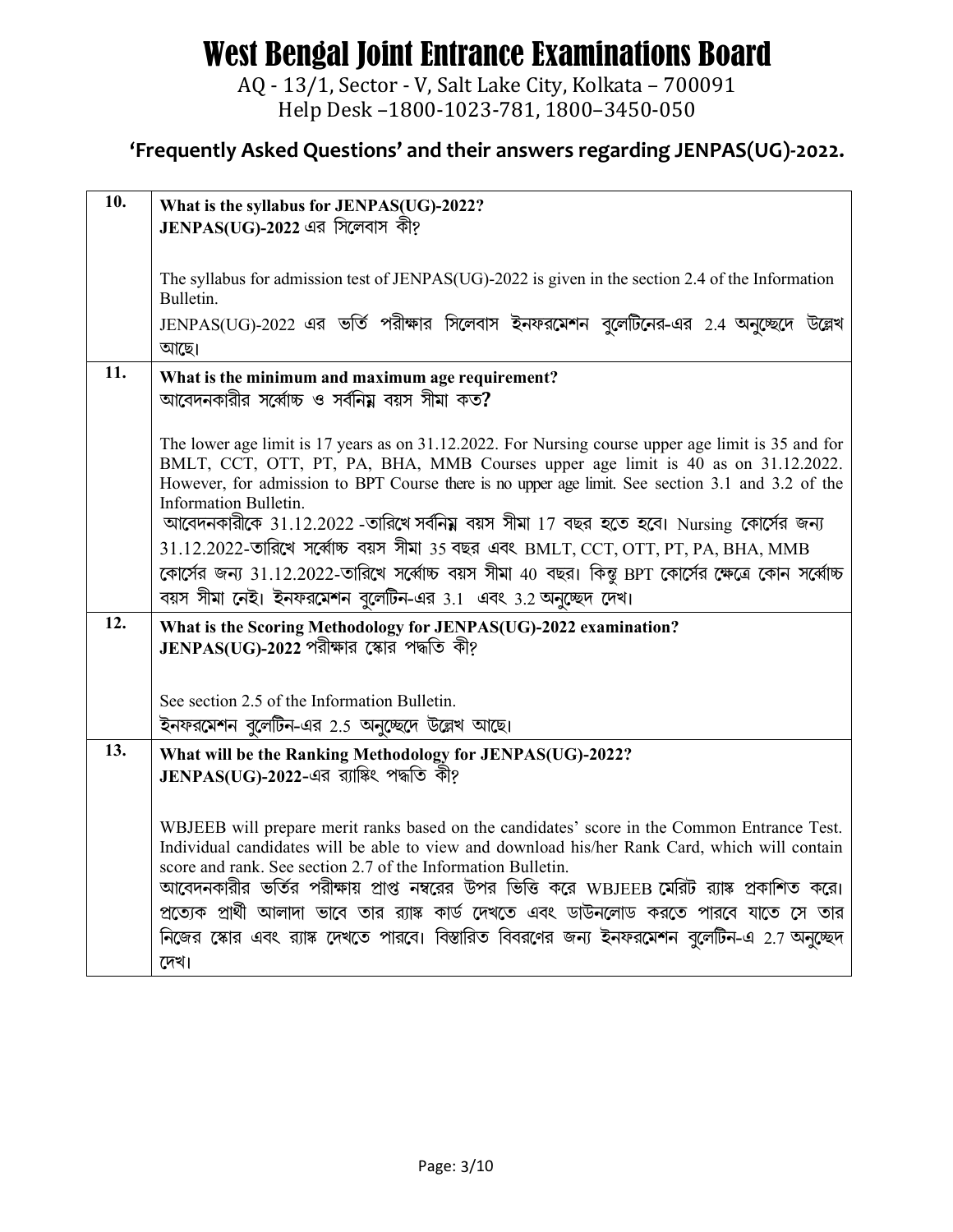AQ - 13/1, Sector - V, Salt Lake City, Kolkata - 700091 Help Desk -1800-1023-781, 1800-3450-050

| 14. | What will be the procedure of publishing of Merit Ranks?<br>মেরিট র্যাঙ্ক প্রকাশিত হওয়ার পদ্ধতি কী?                                                                                                                                                                                                                                                                                                            |
|-----|-----------------------------------------------------------------------------------------------------------------------------------------------------------------------------------------------------------------------------------------------------------------------------------------------------------------------------------------------------------------------------------------------------------------|
|     | Based on the papers (subjects) appeared for and the marks scored, two separate Merit Ranks shall<br>be generated such as GMR and BMR. For more information, see section 2.7 of the Information<br>Bulletin.<br>প্রার্থীর বিষয় ভিত্তিক পরীক্ষায় উপস্তিতি এবং প্রাপ্ত নম্বরের উপর ভিত্তি করে দুটি আলাদা র্যাঙ্ক প্রকাশিত<br>হয় যেমন: GMR এবং BMR। বিস্তারিত বিবরনের জন্য ইনফরমেশন বুলেটিন-এর 2.7 অনুচ্ছেদ দেখ। |
| 15. | I am appearing only in paper-I (For all courses other than BHA), am I getting BHA Merit<br>rank (BMR)?<br>আমি কেবলমাত্র paper-I (For all courses other than BHA) পরীক্ষায় উপস্থিত ছিলাম, আমি কী কোন<br>BHA Merit rank (BMR) ব্যাঙ্ক পাব?                                                                                                                                                                       |
|     | No. See section 2.7 of the Information Bulletin.<br>না। ইনফরমেশন বুলেটিন-এর 2.7 অনুচ্ছেদে উল্লেখ আছে।                                                                                                                                                                                                                                                                                                           |
| 16. | Is there any Category Ranks publish by JENPAS(UG)-2022?<br>JENPAS(UG)-2022 দ্বারা কী কোন ক্যাটাগরী র্যাঙ্ক প্রকাশিত হবে?                                                                                                                                                                                                                                                                                        |
|     | See section 2.7 of the Information Bulletin.<br>ইনফরমেশন বুলেটিন-এর 2.7 অনুচ্ছেদ দেখ।                                                                                                                                                                                                                                                                                                                           |
| 17. | What is Tie-breaking Methodology for same score of candidates?<br>সমান নম্বর প্রাপ্ত পরীক্ষার্থীদের ক্ষেত্রে টাই-ব্রেকিং পদ্ধতি কী?                                                                                                                                                                                                                                                                             |
|     | See section 2.8 of the Information Bulletin.<br>ইনফরমেশন বুলেটিন-এর 2.8 অনুচ্ছেদ দেখ।                                                                                                                                                                                                                                                                                                                           |
| 18. | What are the Rules of JENPAS(UG)-2022 examination?<br>JENPAS(UG)-2022 পরীক্ষার নিয়মাবলী কী?                                                                                                                                                                                                                                                                                                                    |
|     | Rules of the examination of JENPAS(UG)-2022 has given in APPENDIX-6 of the Information<br>Bulletin.                                                                                                                                                                                                                                                                                                             |
|     | JENPAS(UG)-2022 পরীক্ষার নিয়মাবলী ইনফরমেশন বুলেটিন-এর APPENDIX-6 অনুচ্ছেদে উল্লেখ<br>আছে।                                                                                                                                                                                                                                                                                                                      |
| 19. | What should be the Measurement of Images to be uploaded?<br>আবেদনকারীর ছবির মাপকাঠি কী?                                                                                                                                                                                                                                                                                                                         |
|     | See section 11.3 in the information Bulletin.<br>ইনফরমেশন বুলেটিন-এর 11.3 অনুচ্ছেদে উল্লেখ আছে।                                                                                                                                                                                                                                                                                                                 |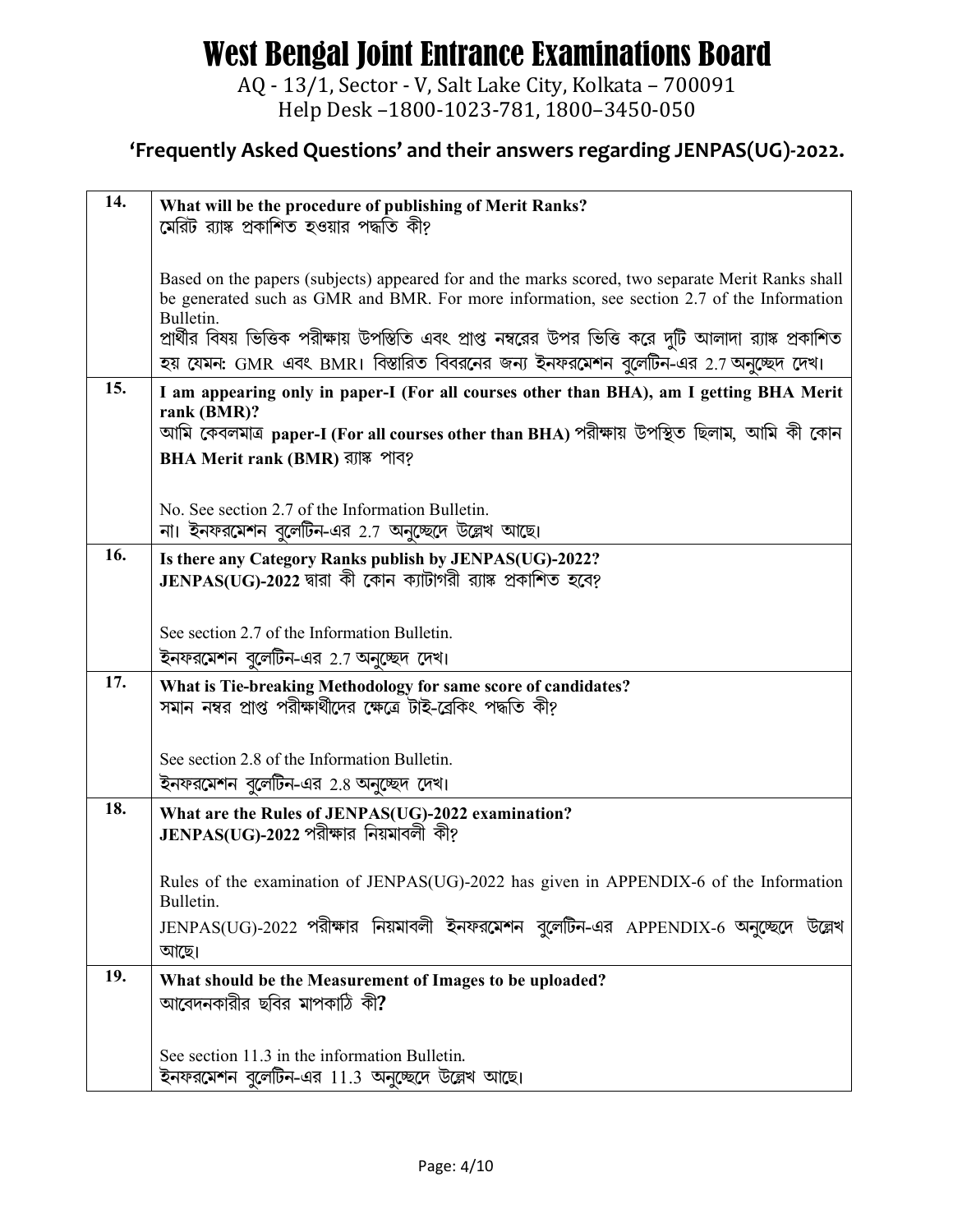AQ - 13/1, Sector - V, Salt Lake City, Kolkata - 700091 Help Desk -1800-1023-781, 1800-3450-050

| 20. | Can I change my choice of examination zone?                                                                                                                                                          |
|-----|------------------------------------------------------------------------------------------------------------------------------------------------------------------------------------------------------|
|     | "Examination zone" পরিবর্তন করা যাবে কী?                                                                                                                                                             |
|     |                                                                                                                                                                                                      |
|     | No.                                                                                                                                                                                                  |
|     | কোনভাবেই পরিবর্তন করা যাবে না।                                                                                                                                                                       |
| 21. | What is the procedure of allocation of Examination Centre?                                                                                                                                           |
|     | Examination Centre নিৰ্ধারণ হওয়ার পদ্ধতি কী?                                                                                                                                                        |
|     |                                                                                                                                                                                                      |
|     | Procedure of allocation of Examination Centre is given in section 13.0 of the Information<br>Bulletin.                                                                                               |
|     | Examination Centre নির্ধারণ হওয়ার পদ্ধতি ইনফরমেশন বুলেটিন-এর 13.0 অনুচ্ছেদে উল্লেখ আছে।                                                                                                             |
| 22. | What are the eligibility criteria for getting admission in a Particular Course?                                                                                                                      |
|     | কোন নির্দিষ্ট কোর্সে ভর্তির জন্যে কী কী যোগ্যতা থাকা প্রয়োজন?                                                                                                                                       |
|     |                                                                                                                                                                                                      |
|     | Eligibility criteria for admission in a particular course is given in the section 3.2 of the Information<br>Bulletin.                                                                                |
|     | কোন নির্দিষ্ট কোর্সে ভর্তির যোগ্যতার মাপকাঠি ইনফরমেশন বুলেটিন-এর 3.2 অনুচ্ছেদে উল্লেখিত আছে।                                                                                                         |
| 23. | I am studying in such and such Board; am I eligible?                                                                                                                                                 |
|     | আমি যে বোর্ডে পড়ছি তাতে কি ভর্তির পরীক্ষায় বসার যোগ্য?                                                                                                                                             |
|     |                                                                                                                                                                                                      |
|     | See the list of recognized Board on the website www.wbjeeb.nic.in.                                                                                                                                   |
|     | wbjeeb.nic.in ওয়েবসাইট-এ স্বীকৃত বোর্ড গুলির নামের তালিকা দেওয়া আছে।                                                                                                                               |
| 24. | I forgot to enter school's PIN code; what should I do?                                                                                                                                               |
|     | বিদ্যালয়ের পিন নম্বর দিতে ভুলে গেছি।কী করা উচিত?                                                                                                                                                    |
|     | Candidate can correct it during the correction window.                                                                                                                                               |
|     | সংশোধন পর্বে ঠিক করতে হবে।                                                                                                                                                                           |
| 25. | What is the required date of issue of Domicile Certificate?                                                                                                                                          |
|     | কোন তারিখের ডোমিসাইল শংসা পত্র প্রয়োজন?                                                                                                                                                             |
|     |                                                                                                                                                                                                      |
|     | It certifies that the candidate resided in West Bengal continuously for last 10 years as on 31.12.2021                                                                                               |
|     | or whose parent(s) is/are permanent resident of West Bengal having permanent address within the<br>State of West Bengal. Hence obviously, the date of certificate must be later than 31.12.2021. See |
|     | section 6.1 of the Information Bulletin.                                                                                                                                                             |
|     | আবেদনকারীকে 31.12.2021 পর্যন্ত টানা 10 বছর পশ্চিমবঙ্গের বাসিন্দা হতে হবে অথবা আবেদনকারীর                                                                                                             |
|     | অভিভাবক কে পশ্চিমবঙ্গের যে কোন ঠিকানার অর্ন্তগত স্থায়ী বাসিন্দা হতে হবে। তার জন্য আবশ্যই                                                                                                            |
|     | শংসাপত্রে 31.12.2021 তারিখের পরের হতে হবে। ইনফরমেশন বুলেটিনের 6.1 অনুচ্ছেদ দেখ।                                                                                                                      |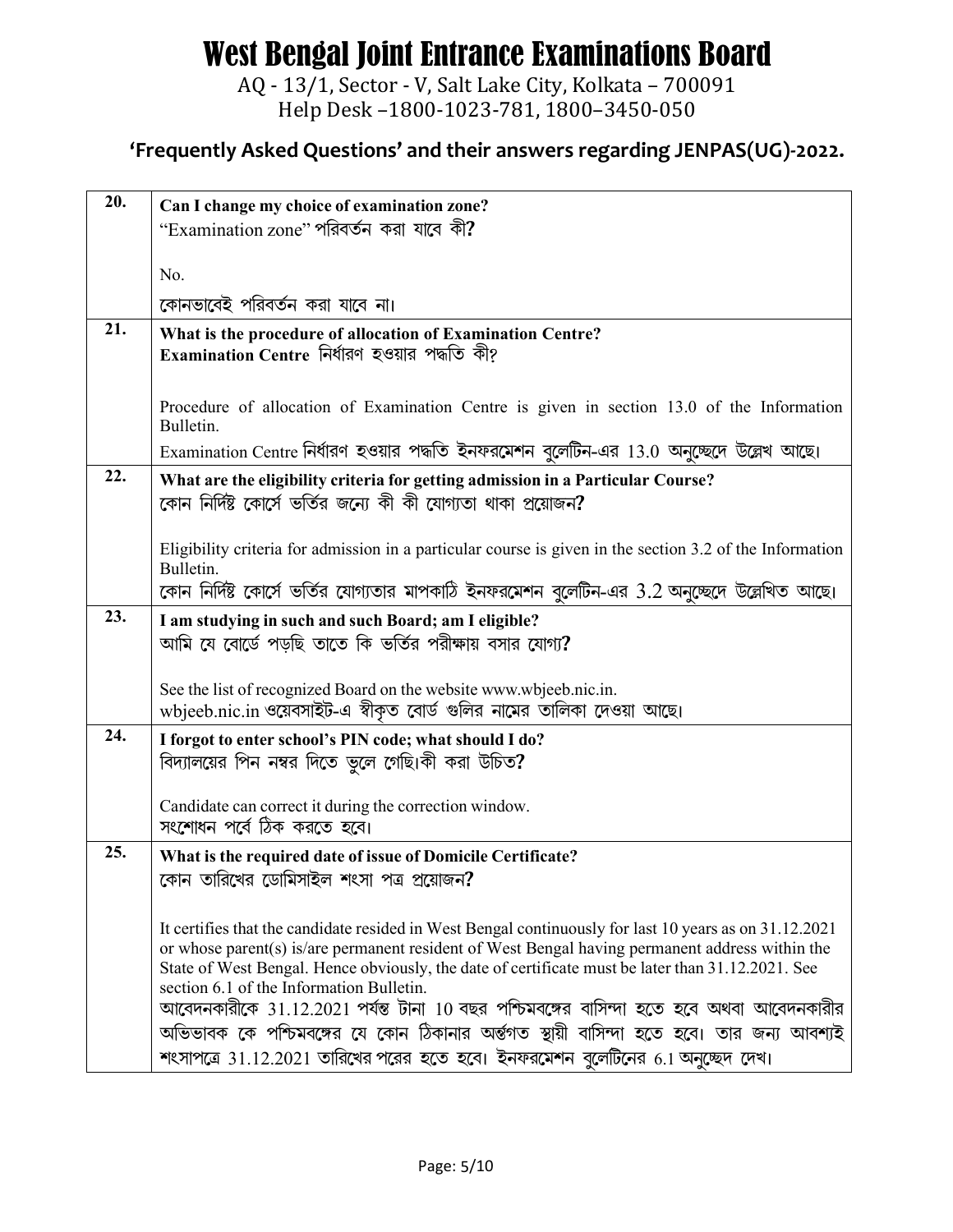AQ - 13/1, Sector - V, Salt Lake City, Kolkata – 700091 Help Desk –1800-1023-781, 1800–3450-050

| 26. | Who can sign Domicile Certificate?<br>ডোমিসাইল সার্টীফিকেট-এ কার সাক্ষর প্রয়োজন?                                                                                                                    |
|-----|------------------------------------------------------------------------------------------------------------------------------------------------------------------------------------------------------|
|     | See section 6.2 of the Information Bulletin, apart from that the Gr.-I gazetted officer can authorize.<br>ইনফরমেশন বুলেটিন-এর 6.2 অনুচ্ছেদে উল্লেখিত ব্যক্তিদের সাক্ষর প্রয়োজন। যেকোন Gr.-I গেজেটেড |
|     | অফিসার ও সাক্ষর করতে পারেন।                                                                                                                                                                          |
| 27. | What are the number of seats are available for JENPAS(UG)-2022?                                                                                                                                      |
|     | JENPAS(UG)-2022 কোর্সে বিভিন্ন বিষয়ে কত আসন আছে?                                                                                                                                                    |
|     | Seats available for the academic session 2022-23 will be published before counseling. Seat matrix<br>for 2021-22 is given in Board's web site. Refer section 4.0 of Information Bulletin.            |
|     | বোর্ডের ওয়েব সাইট-এ 2021-22 আসন সংখ্যা দেওয়া আছে। কাউনসিলিং-এর আগে 2022-23 আসন                                                                                                                     |
|     | সংখ্যা দেওয়া হবে। ইনফরমেশন বুলেটিন-এর 4.0 অনুচ্ছেদে বলা আছে।                                                                                                                                        |
| 28. | Are there any reservation seats for SC/ST/OBC-A/OBC-B/PWD/EWS candidates?                                                                                                                            |
|     | SC/ST/OBC-A/OBC-B/PWD/EWS আবেদনকারীদের জন্য কোন আসন সংরক্ষিত আছে কী?                                                                                                                                 |
|     | Yes, there is reserved seats for SC/ST/OBC-A/OBC-B/PWD/EWS candidates. See section 5.0 of<br>the Information Bulletin.                                                                               |
|     | হ্যা, SC/ ST/ OBC-A/ OBC-B/ PWD/EWS আবেদনকারীদের জন্যে সিট সংরক্ষিত আছে। ইনফরমেশন<br>বুলেটিন-এর 5.0 অনুচ্ছেদ দেখ।                                                                                    |
| 29. | What is the required date of issue of Income Certificate?                                                                                                                                            |
|     | পরিবারের বাৎসরিক আয়ের শংসা পত্রের তারিখ কী হবে?                                                                                                                                                     |
|     |                                                                                                                                                                                                      |
|     | At the time of Document verification in the institution, the respective documents must be<br>valid.                                                                                                  |
|     | Institution-এ Document verification -এর সময়, উপরিউক্ত শংসা পত্রটি কে বৈধ হতে হবে।                                                                                                                   |
| 30. | Can I use a scribe in case of specified Disabilities?                                                                                                                                                |
|     | বিশেষভাবে অসমর্থ আবেদনকারীরা ''ক্ষাইব" ব্যবহার করতে পারবে কী?                                                                                                                                        |
|     |                                                                                                                                                                                                      |
|     |                                                                                                                                                                                                      |
|     | You can use a scribe as per the guidelines specify in section 9.1 of the Information Bulletin.                                                                                                       |
|     | ইনফরমেশন বুলেটিন-এর 9.1 অনুচ্ছেদে নিয়ম উল্লেখিত আছে।                                                                                                                                                |
| 31. | What is the required date of issue of Caste Certificate?                                                                                                                                             |
|     | কোন তারিখে ''কাষ্ট-সার্টীফিকেট" দিতে হবে?                                                                                                                                                            |
|     | There is no restriction on date of issue of caste certificates. Only the certificate should be valid as per                                                                                          |
|     | section 7.0 and 8.0 of Information Bulletin as on the date of submission during counseling.<br>কাষ্ট-সার্টীফিকেট-এর শংসা পত্রে কোন বিশেষ তারিখ প্রয়োজন নেই। কিন্তু ইনফরমেশন বুলেটিন-এ 7.0           |
|     | এবং ৪.0 অনুচ্ছেদে উল্লেখিত নিয়ম অনুযায়ী সঠিক শংসা পত্ৰ হতে হবে।                                                                                                                                    |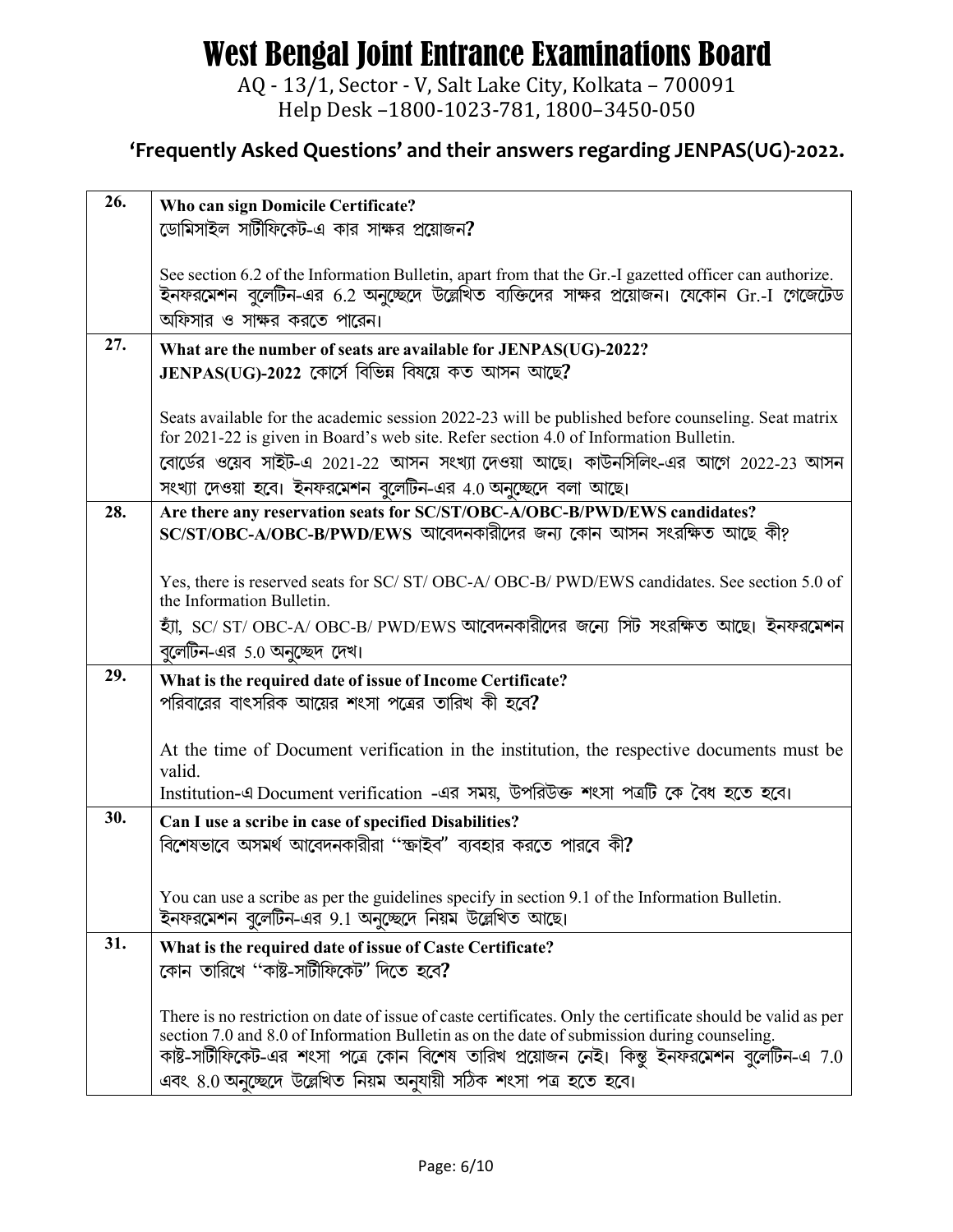AQ - 13/1, Sector - V, Salt Lake City, Kolkata – 700091 Help Desk –1800-1023-781, 1800–3450-050

| 32. | Who can sign Caste Certificate?                                                                                                                                                                      |
|-----|------------------------------------------------------------------------------------------------------------------------------------------------------------------------------------------------------|
|     | কাষ্ট-সার্টীফিকেট-এর শংসা পত্রে কে সাক্ষর করবে?                                                                                                                                                      |
|     |                                                                                                                                                                                                      |
|     | See section 7.0 and 8.0 of the Information Bulletin.                                                                                                                                                 |
|     | ইনফরমেশন বুলেটিন-এ 7.0 এবং ৪.0 অনুচ্ছেদে নিয়ম উল্লেখিত আছে।                                                                                                                                         |
|     |                                                                                                                                                                                                      |
| 33. | What is the percentage of disability for being eligible in PwD Category?                                                                                                                             |
|     | $PWD$ আবেদনকারীদের জন্য শতকরা কত ভাগ অক্ষমতার পরিমাপ প্রয়োজন?                                                                                                                                       |
|     |                                                                                                                                                                                                      |
|     |                                                                                                                                                                                                      |
|     | Percentage of disability for different courses is different. See section 9.0 of the Information Bulletin.                                                                                            |
|     | শতকরা অক্ষমতার পরিমাপ বিভিন্ন কোর্সের জন্য বিভিন্ন। ইনফরমেশন বুলেটিন-এর 9.0 অনুচ্ছেদ দেখ।                                                                                                            |
| 34. | What facilities PwD candidates can get?                                                                                                                                                              |
|     | $PWD$ আবেদনকারীরা কি কি সুবিধা পাবে?                                                                                                                                                                 |
|     |                                                                                                                                                                                                      |
|     |                                                                                                                                                                                                      |
|     | See section 9.1 of Information Bulletin.                                                                                                                                                             |
|     | ইনফরমেশন বুলেটিন-এ 9.1 অনুচ্ছেদে উল্লেখিত আছে।                                                                                                                                                       |
| 35. | What is "Admin approval required" after re-uploading of photograph and                                                                                                                               |
|     | signature?                                                                                                                                                                                           |
|     | ফটো/ স্বাক্ষর পুনরায় আপলোড করার পরে "Admin approval required" কথাটির মানে কী?                                                                                                                       |
|     |                                                                                                                                                                                                      |
|     |                                                                                                                                                                                                      |
|     | In case it comes to the notice of the Board that the photograph or the signature uploaded by a                                                                                                       |
|     | candidate is not as per the specified requirement, a SMS is sent to candidate's registered mobile<br>number. Then he has to re-upload corrected photo/signature. This revised image is then approved |
|     | by the Board, which needs about 3 days of time. If a candidate log-in during these 3 days, he will see                                                                                               |
|     | an alert message as "Admin approval required".                                                                                                                                                       |
|     |                                                                                                                                                                                                      |
|     | ফটো/ স্বাক্ষর পুনরায় আপলোড করার পরে বোর্ডের তরফ থেকে approve করা হয়, যার জন্যে 2/3                                                                                                                 |
|     | দিন সময় লাগে। ঐ 2/3 দিন আবেদনকারী log-in করলে "Admin approval required" দেখতে পায়।                                                                                                                 |
| 36. | What happens if I do not re-upload correct photograph or signature?                                                                                                                                  |
|     | সঠিক ছবি/ স্বাক্ষর re-upload না করলে কী হবে?                                                                                                                                                         |
|     |                                                                                                                                                                                                      |
|     |                                                                                                                                                                                                      |
|     | If a candidate does not re-upload corrected photo or signature, admit card cannot be issued.                                                                                                         |
|     | যদি আবেদনকারীর ছবি/ স্বাক্ষর re-upload না করে তবে আবেদনকারী admit card পাবে না।                                                                                                                      |
| 37. | Any date limit for taking photograph?                                                                                                                                                                |
|     | আবেদনকারীর ছবির জন্যে কোন তারিখের সীমা আছে কী?                                                                                                                                                       |
|     |                                                                                                                                                                                                      |
|     |                                                                                                                                                                                                      |
|     | No date limit, but it must be recently taken so that it matches with the candidate's physical features.                                                                                              |
|     | না তেমন কোন তারিখ সীমা নেই। তবে ছবির সঙ্গে আবেদনকারীর বর্তমান মুখাবয়বের অবশ্যই মিল                                                                                                                  |
|     | থাকতে হবে।                                                                                                                                                                                           |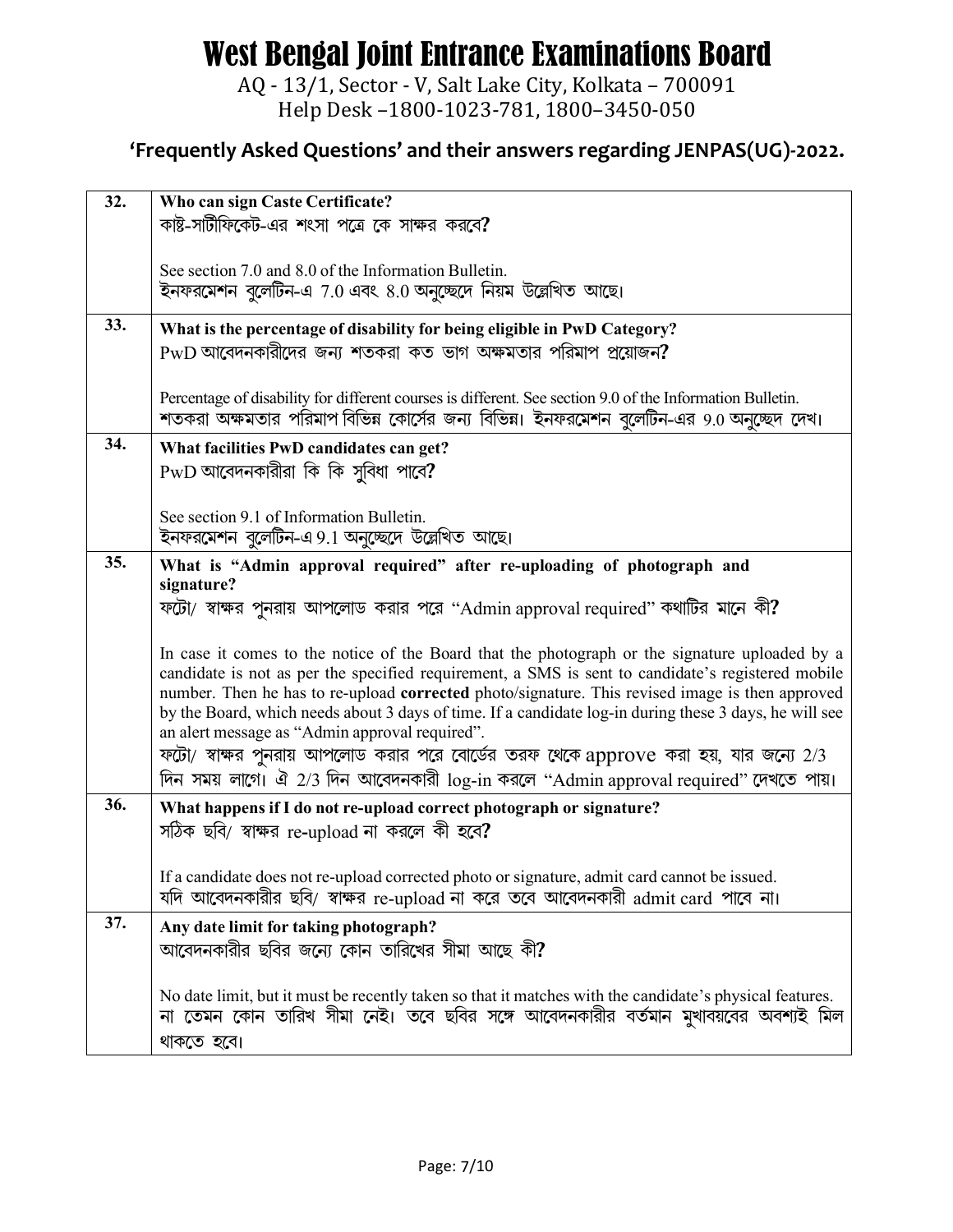AQ - 13/1, Sector - V, Salt Lake City, Kolkata - 700091 Help Desk -1800-1023-781, 1800-3450-050

| 38. | What do I do if I forget to download or lose the Confirmation Page?                                     |
|-----|---------------------------------------------------------------------------------------------------------|
|     | কনফারমেশন পেজ ডাউনলোড করতে ভুলে গেছি অথবা হারিয়ে গেছে। কী করা উচিত?                                    |
|     | See the last paragraph of 11.5 of the Information Bulletin.                                             |
|     | ইনফরমেশন বুলেটিন-এ 11.5 অনুচ্ছেদে উল্লেখিত আছে।                                                         |
| 39. | Is the application fee refundable if I do not sit for the examination?                                  |
|     | আবেদনকারী যদি ভর্তি পরীক্ষায় না বসে তবে কি application fee ফেরত পাবে?                                  |
|     |                                                                                                         |
|     | No.                                                                                                     |
|     | না।                                                                                                     |
| 40. | What do I do if the Confirmation Page is not generated even if the fee is deducted from my              |
|     | bank account?                                                                                           |
|     | Bank account থেকে টাকা কেটে নেওয়া সত্বেও Confirmation Page না পেলে কী করা উচিত?                        |
|     | Confirmation Page is automatically generated when the payment is received at Board's end. If it         |
|     | is not generated, it can be due to payment failure/break before it is received by the Board. In         |
|     | such case, the candidate should make payment again.                                                     |
|     | As per rule, the failed payment is reversed by the Bank. Of course, the Board has nothing to do in it.  |
|     | Payment সম্পূর্ণ হলে তৎক্ষনাৎ Confirmation Page পাওয়া যায়। কিন্তু যদি তা না হয় তবে                   |
|     | payment failure/break-এর জন্যে হতে পারে। এক্ষেত্রে আবেদনকারীকে পুনরায় payment করতে                     |
|     | হবে।                                                                                                    |
|     | নিয়ম অনুযায়ী, প্রথম payment-এর টাকা Bank-এর তরফ থেকেই আবেদনকারীর account-এ ফিরিয়ে                    |
|     | জমা হয়। এ বিষয়ে অবশ্যই বোর্ডের কিছু করণীয় নেই।                                                       |
| 41. | What do I do if I forget to download the transaction receipt?                                           |
|     | Transaction receipt যদি ডাউনলোড করতে ভুলে যাই। কী করতে হবে?                                             |
|     |                                                                                                         |
|     | Transaction receipt is generated by the EPG. It is not required by the Board. But if there is a payment |
|     | failure/break at the end of EPG, the candidate may need it to recover his money from the EPG.           |
|     | EPG "Transaction receipt" জেনারেট করে। যদি payment failure/break হয় তবে টাকা ফেরত                      |
|     | পাওয়ার জন্যে আবেদনকারীর ঐ রিসিপ্টটির দরকার হতে পারে। কিন্তু বোর্ডের ঐ রিসিপ্টটির কোন                   |
|     | প্রয়োজন নেই।                                                                                           |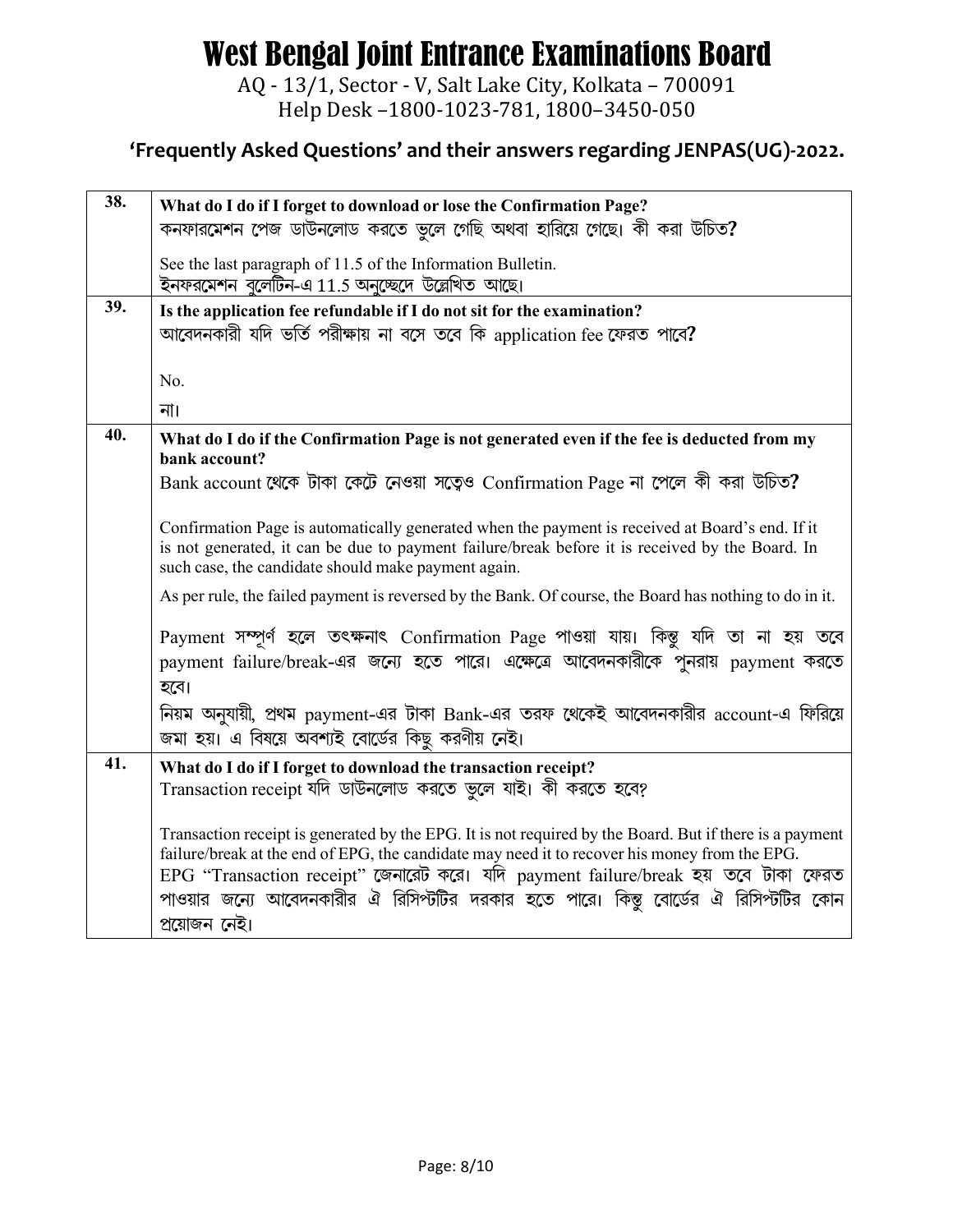AQ - 13/1, Sector - V, Salt Lake City, Kolkata – 700091 Help Desk –1800-1023-781, 1800–3450-050

| 42. | What are the items I must carry on the examination day?                                                                                                                                                                                                                                                                           |
|-----|-----------------------------------------------------------------------------------------------------------------------------------------------------------------------------------------------------------------------------------------------------------------------------------------------------------------------------------|
|     | পরীক্ষার দিন কী কী সঙ্গে নিয়ে যেতে হবে?                                                                                                                                                                                                                                                                                          |
|     | Carry the following documents to enter the examination Centre.                                                                                                                                                                                                                                                                    |
|     | a. A printed copy of admit card of JENPAS(UG)-2022                                                                                                                                                                                                                                                                                |
|     | b. A copy of color photograph as was uploaded during online application.<br>c. Any photo identity card in original such as Passport/ Voter card/ 10 <sup>th</sup> standard admit card/<br>School - ID card/ Ration Card with photograph/ Bank Passbook with photograph or any other<br>valid govt. identity card with photograph. |
|     | পরীক্ষার দিন নিম্নলিখিত জিনিস গুলি সঙ্গে নিয়ে যেতে হবে:                                                                                                                                                                                                                                                                          |
|     | JENPAS(UG)-2022 -এর ছাপানো অ্যডমিট কার্ড<br>a)                                                                                                                                                                                                                                                                                    |
|     | b) আবেদনকারীর একটি রঙ্গিন ছবি যেটা অ্যাপ্লিকেশনের সময় আপলোড করা হয়েছিল                                                                                                                                                                                                                                                          |
|     | যে কোন photo identity কাৰ্ড যেমন: পাসপোৰ্ট, ভোটার কাৰ্ড, মাধ্যমিক-এর অ্যডমিট কাৰ্ড, স্কুল<br>$\mathbf{c})$<br>identity কাৰ্ড, ৱেশন কাৰ্ড, ব্যাঙ্ক পাসবুক, অথবা যেকোন ছবি সহ govt. identity কাৰ্ড                                                                                                                                  |
| 43. | Where can I get a direction to reach the examination Centre?<br>পরীক্ষার কেন্দ্রে পৌছানোর জন্য কোন direction পাওয়া যাবে?                                                                                                                                                                                                         |
|     | Address and land mark of the Centre will be mentioned in the admit card.<br>অ্যাডমিট কার্ড-এ পরীক্ষা কেন্দ্রের ঠিকানা এবং land mark দেওয়া থাকে।                                                                                                                                                                                  |
| 44. | When shall I be able to download Admit Card?<br>কখন অ্যাডমিট কার্ড পাওয়া যাবে?                                                                                                                                                                                                                                                   |
|     | See the 'Timetable' at the website.<br>website-এ 'Timetable' (प्रथा                                                                                                                                                                                                                                                               |
| 45. | When shall I be able to download Rank Card?<br>কখন Rank Card পাওয়া যাবে?                                                                                                                                                                                                                                                         |
|     | See the 'Timetable' at the website.<br>website-এ 'Timetable' (प्रथा                                                                                                                                                                                                                                                               |
| 46. | When shall I be able to download Allotment Letter?                                                                                                                                                                                                                                                                                |
|     | কখন Allotment Letter পাওয়া যাবে?                                                                                                                                                                                                                                                                                                 |
|     | See the 'Timetable' at the website.                                                                                                                                                                                                                                                                                               |
|     | website-এ 'Timetable' (प्रथा                                                                                                                                                                                                                                                                                                      |